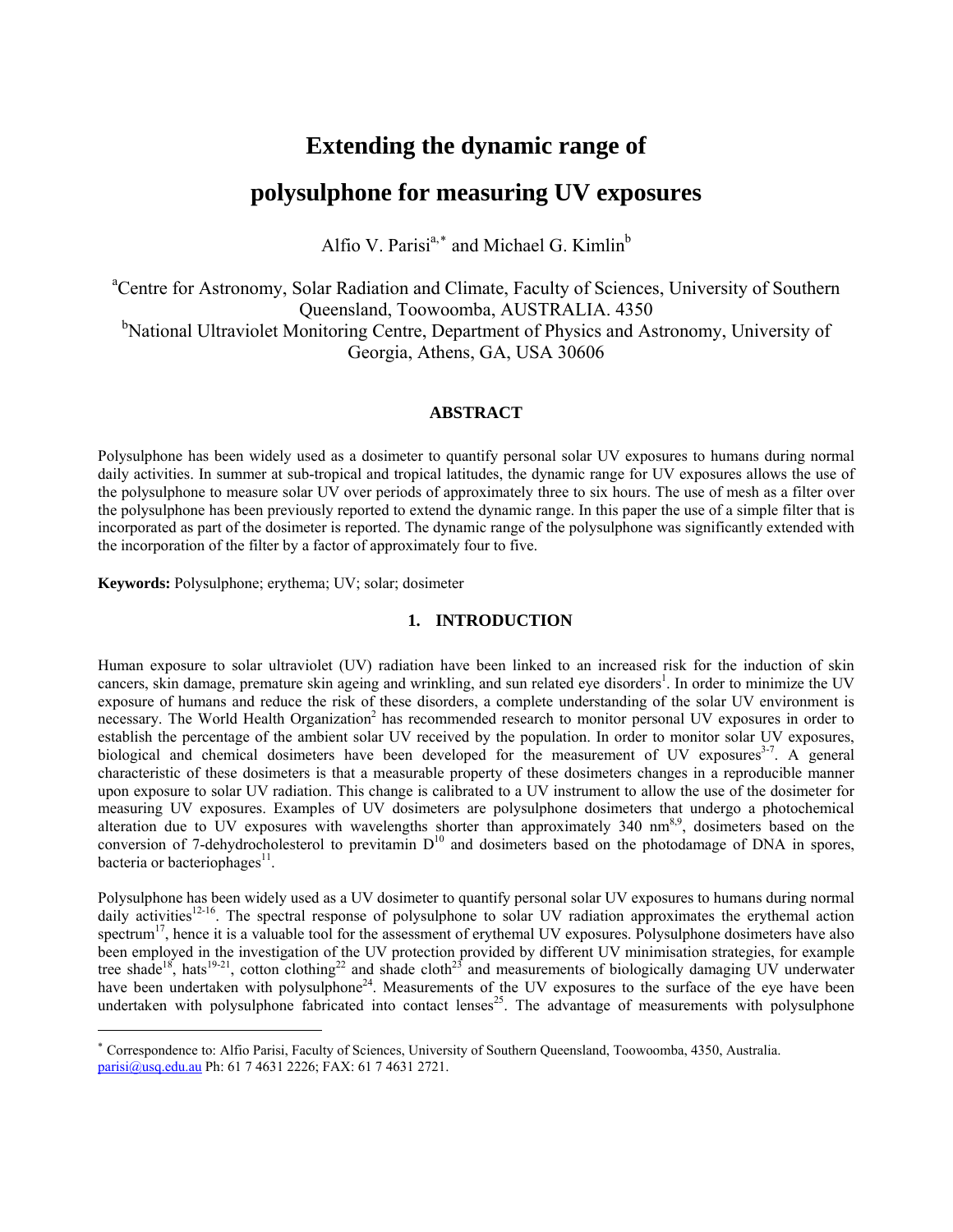dosimeters is that it is straight forward to process for the evaluation of the UV exposures and allows the measurement of UV exposures simultaneously at multiple sites over the object of interest.

In summer at sub-tropical and tropical latitudes, the dynamic range of polysulphone for UV exposures allows the use of the polysulphone to measure solar UV over periods of approximately three to six hours. This is due to the saturation of the response of polysulphone as a result of the protective filtering effect of the products of the photodegradation<sup>8</sup>. As a result, this has required the replacing of the dosimeters for the measurement of UV exposures over any longer periods. The use of mesh as a filter over the polysulphone has been previously reported to extend the dynamic range<sup>9</sup>. In this paper the use of an inexpensive, simple and readily available filter that is incorporated as part of the dosimeter is investigated and tested for the extension of the dynamic range of polysulphone.

## **2. MATERIALS AND METHODS**

### **2.1 Dosimeters**

Dosimeters were fabricated by attaching a piece of polysulphone film of approximately 40 microns thick with adhesive tape to a holder constructed from thin PVC. The polysulphone film was manufactured by the first author of this paper on a specifically constructed casting table at the University of Southern Queensland, Toowoomba, Australia. The size of the dosimeter holder is 3 cm x 3 cm with an aperture of approximately 1.2 cm x 1.6 cm. The filter utilized was black and white photographic film (Kodak Plus-X Pan, ISO 125) that had been previously exposed and developed. The average thickness of the filter was 0.15 mm. This film was exposed evenly across the entire length to ensure a uniform optical density. A single piece of this pre-exposed and processed film was employed as a filter for the polysulphone dosimeter. The filter was placed (using adhesive tape) over the polysulphone ensuring that no UV radiation could penetrate beneath the filter. During the fabrication of the filtered dosimeters it was ensured that the tape did not cover the aperture of the dosimeter holder. The dosimeter fabrication was undertaken in an environment where the ambient lighting did not have a UV component below 340 nm in order to prevent pre-exposure of the polysulphone (a darkened room with incandescent lighting). Additionally, the polysulphone film and filter were not handled on the active 1.2 cm x 1.6 cm sensor area of the dosimeter in order to avoid fingerprints or other forms of contamination of the film and filter. The fabricated dosimeters were stored in a light proof container prior to use to prevent accidental exposure to UV.

### **2.2 Optical absorbance/transmission**

The optical transmission spectrum of the filter employed in this research was measured with a UV/visible spectrophotometer (Shimadzu Co., Kyoto, Japan). This was measured from 300 to 400 nm in 1 nm increments. In order to investigate if there is any deterioration of the filter due to solar UV, the transmission of the filter was measured pre and post-exposure to solar UV. The optical absorbance of the filtered dosimeter system was also measured in this spectrophotometer. A specifically fabricated holder was employed in the sample holder of the spectrophotometer to allow positioning of the filtered dosimeters in a reproducible orientation with respect to the spectrophotometer beam. This is important to ensure that the absorbances pre and post-exposure for each of the dosimeters are measured at a reproducible orientation. For the dosimeter holders employed in this research, this was achieved by employing a dosimeter holder containing a 3 cm x 3 cm slot for the dosimeter with the holder screwed into place in the spectrophotometer sample compartment.

The spectrum of the pre and post-exposure optical absorbency of the filtered dosimeters was measured in the spectrophotometer in order to determine the wavelength dependent change in the filtered dosimeter as a result of solar UV exposures. In order to quantify the change in optical absorbance  $( \Delta A)$ , the pre and post-exposure optical absorbency of the filtered dosimeters was measured at 330 nm in the spectrophotometer. This wavelength was employed based on the use of this wavelength for measuring the optical absorbances of unfiltered polysulphone dosimeters by previous research<sup>8</sup>. The spectrophotometer beam passes through only a small portion of the active part of the dosimeter. As a result, the reliability of the dosimetric measurement of UV exposures was improved by the measurement of the optical absorbance at four locations over the dosimeter for both the pre and post-exposure measurements<sup>26</sup>. The dosimeter holder in the spectrophotometer permits the measurement of the pre and post-exposure absorbances at four reproducible points over the dosimeter.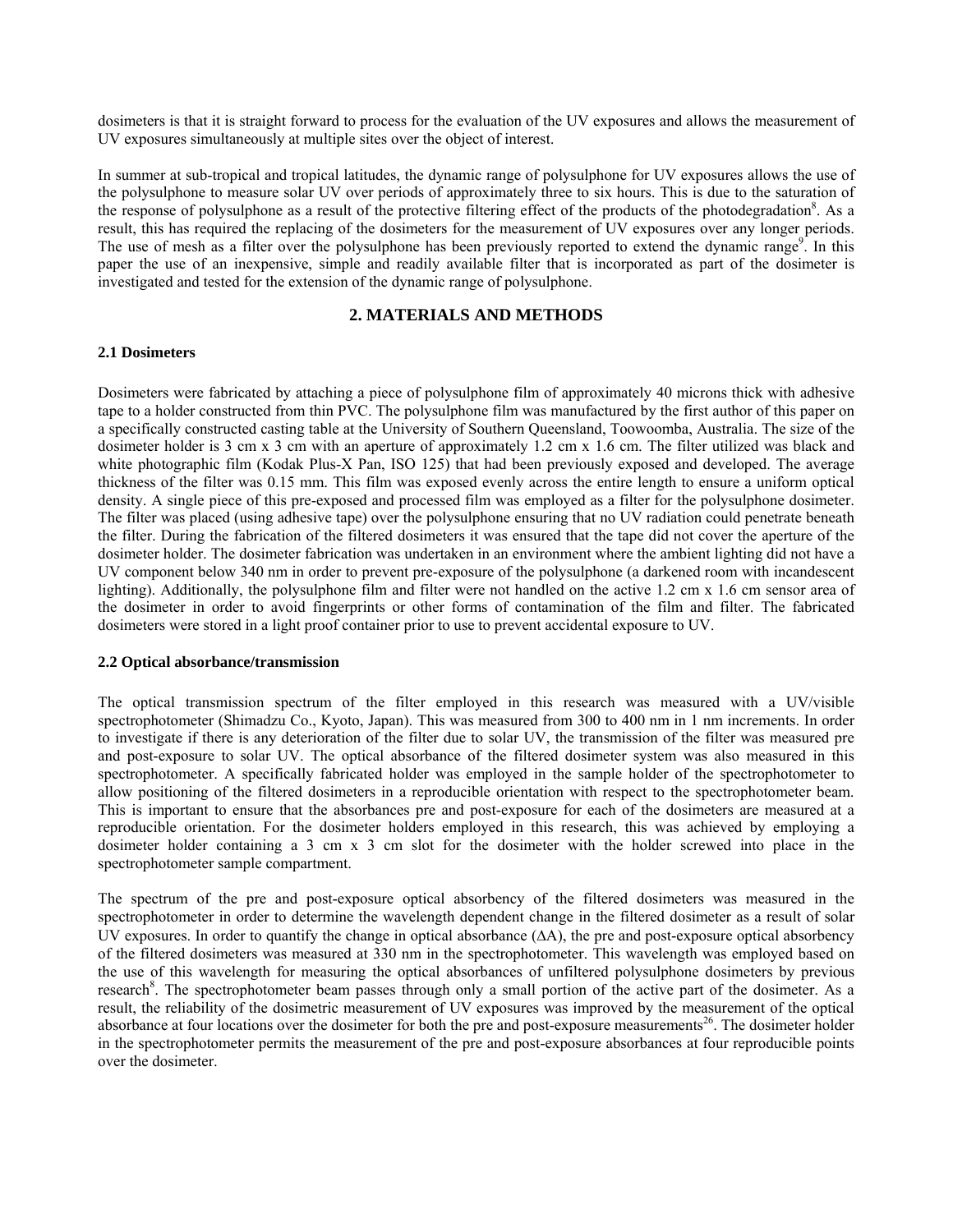## **2.3 Use of the filtered dosimeters**

The reproducibility of the filtered polysulphone dosimeters was investigated by exposing nine dosimeters to solar UV over consecutive days on a horizontal plane at a sub-tropical Southern Hemisphere site at the University of Southern Queensland, Toowoomba, Australia (27.6 °S, 151.9 °E, altitude 693 m). The exposures were on an unshaded roof in winter and were brought indoors each evening at sunset and exposed again at dawn.

The calibration of the filtered dosimeters was undertaken in both summer and winter by exposing a series of dosimeters on a horizontal plane to a range of solar UV exposures on each day from approximately 8:30 to 16:00 Australian Eastern Standard Time (EST) for the range of solar zenith angles (SZA) encountered in these seasons. Concurrently, the erythemal UV exposures were measured with an erythemal UV meter (model 501, Solar Light Co., Philadelphia, USA) permanently mounted outdoors on an unshaded roof and whose spectral response approximates the erythemal action spectrum. The UV meter was calibrated against a calibrated spectroradiometer. The number of days exposure for the filtered polysulphone calibration was 4 days and 6 days in summer and winter respectively and the exposure times on each day were from approximately 8:00 to 16:00 EST (Australian Eastern Standard Time).

Following exposure to UV radiation, the polysulphone film undergoes a "dark reaction" that produces a change in optical absorbance of about 4% in 24 hours after the polysulphone has been removed from the UV source<sup>8</sup>. The consequence of this is that there is a change in the optical absorbance of the dosimeters during each overnight period of the exposure period. However, this change in absorbance is taken into account in the calibration of the dosimeters as the calibration dosimeters have also undergone this "dark reaction".

In order to test the use of the filtered dosimeters in the field, four dosimeters were attached to a manikin headform on a motor driven rotating platform [\(Figure 1\)](#page-3-0) in a similar manner to that employed in previous research<sup>19</sup>. The filtered dosimeters were attached to the vertex of the head, forehead, nose and chin and exposed for three days in winter from 11 June to 13 June. On each day, the exposures were between approximately 9:00 and 16:00 EST and the headforms and dosimeters were brought in overnight. The site of the exposures was surrounded by buildings with partial shading each afternoon after approximately 15:00 EST.

### **3. RESULTS**

### **3.1 Optical absorbance/transmission**

The spectral transmission of the filter pre and post-exposure is shown in [Figure 2](#page-3-1) and the transmission changes from 40% to 5-10% over the 400 nm to 300 nm range. From the shape of the transmission curve, it is inferred that the visible irradiances at the wavelengths longer than 400 nm are also attenuated by the filter. However, the attenuation in the visible does not influence the use of the dosimeter for measuring UV wavelengths as the polysulphone is not responsive to wavelengths longer than approximately 340 nm<sup>9</sup>. As a result of exposure to solar UV, the transmission of the filter increases for wavelengths shorter than 350 nm by approximately 5%. There is negligible change in the filter transmission for wavelengths between 350 and 400 nm. This change in the percentage transmission of the filter at the shorter wavelengths will be incorporated with the change in optical absorbance of the combined filter/dosimeter system. As a result, it will be taken into account in the calibration of the filtered dosimeters as the filters on the calibration dosimeters will also undergo this change.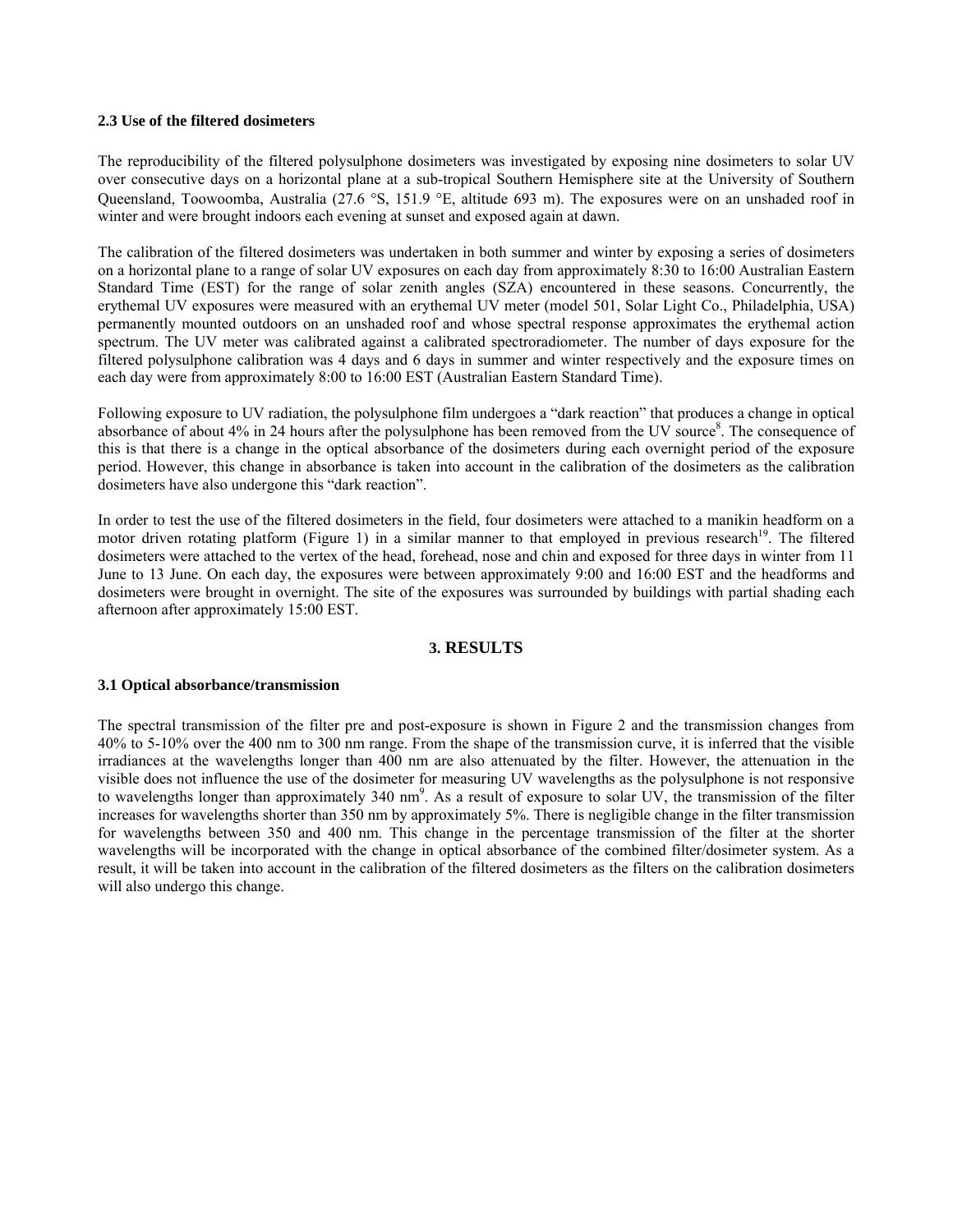

Figure 1: The filtered dosimeters exposed on a manikin headform mounted on a motor driven rotating platform.

<span id="page-3-0"></span>

<span id="page-3-1"></span>Figure 2: Percentage transmission of the filter used in the filtered dosimeter, pre and post-exposure to solar UV radiation.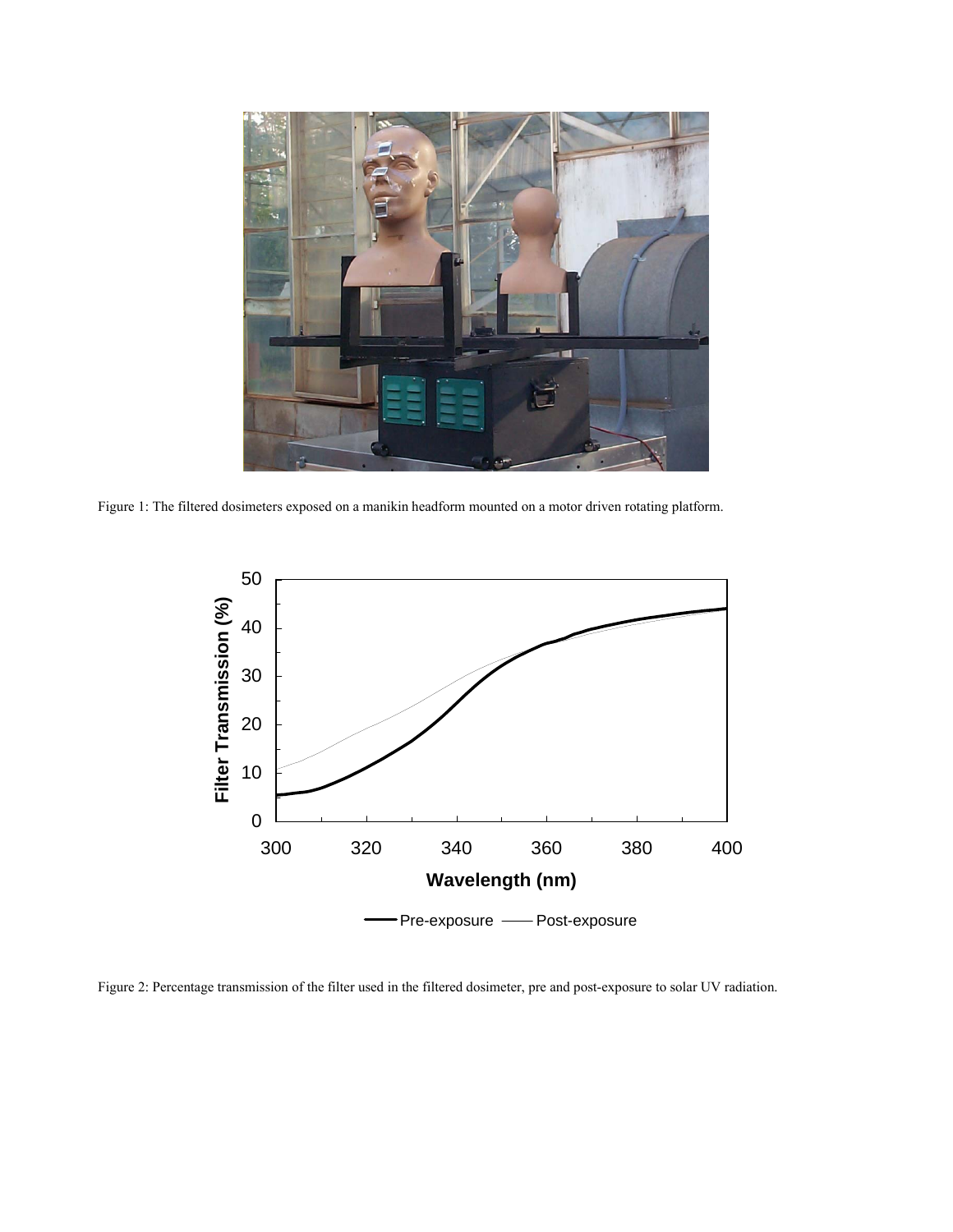The spectral absorbance pre- and post-exposure of the filtered polysulphone from 300 to 400 nm is shown in Figure 3. This change in absorbance is the combined result of the change in absorbance of the polysulphone and the filter. For unfiltered polysulphone the maximum  $\Delta A$  is at approximately 330 nm<sup>8</sup>. The ratio of the post to pre-exposure absorbances is plotted on the right hand axis of Figure 3. For the filtered dosimeter, there is a minor shift in the wavelength at which the maximum ΔA occurs to a wavelength shorter than 330 nm. This is due to the change in the transmission of the filter (Figure 2). However, there is still an appreciable ΔA at 330 nm for the filtered dosimeter and as a result, this wavelength will to be employed in the quantification of the ΔA and the UV exposures.



Figure 3: Spectral absorbance of the filtered dosimeter system pre and post-exposure to solar UV and the ratio of the post to preexposure absorbances (right axis scale).

#### **3.2 Spectral response**

The spectral response of the filtered polysulphone to UV (Figure 4) was calculated as follows:

$$
R(\lambda) * T(\lambda)
$$

where R( $\lambda$ ) is the spectral response of unfiltered polysulphone as determined previously<sup>9</sup> and T( $\lambda$ ) is the spectral transmission of the filter prior to UV exposure as shown in Figure 2. This can introduce an error of approximately 5% as the transmission of the filter changes by up to approximately 5% as a result of UV exposure. However, error bars of  $\pm 5\%$ on the data points in Figure 4 are smaller than the size of the symbols. The calculation was performed at each of the data points in Figure 4. Dividing the results by the highest value (at 315 nm) provides a normalisation of the data and produces the data in Figure 4. Following normalisation, the largest difference between the response of the unfiltered and filtered polysulphone occurs at 290-295 nm. The solar UV irradiance is small to negligible at these wavelengths and this deviation of the response of the filtered polysulphone compared to polysulphone will not introduce any significant error as the filtered polysulphone dosimeters will be calibrated to the source spectrum that they will be measuring.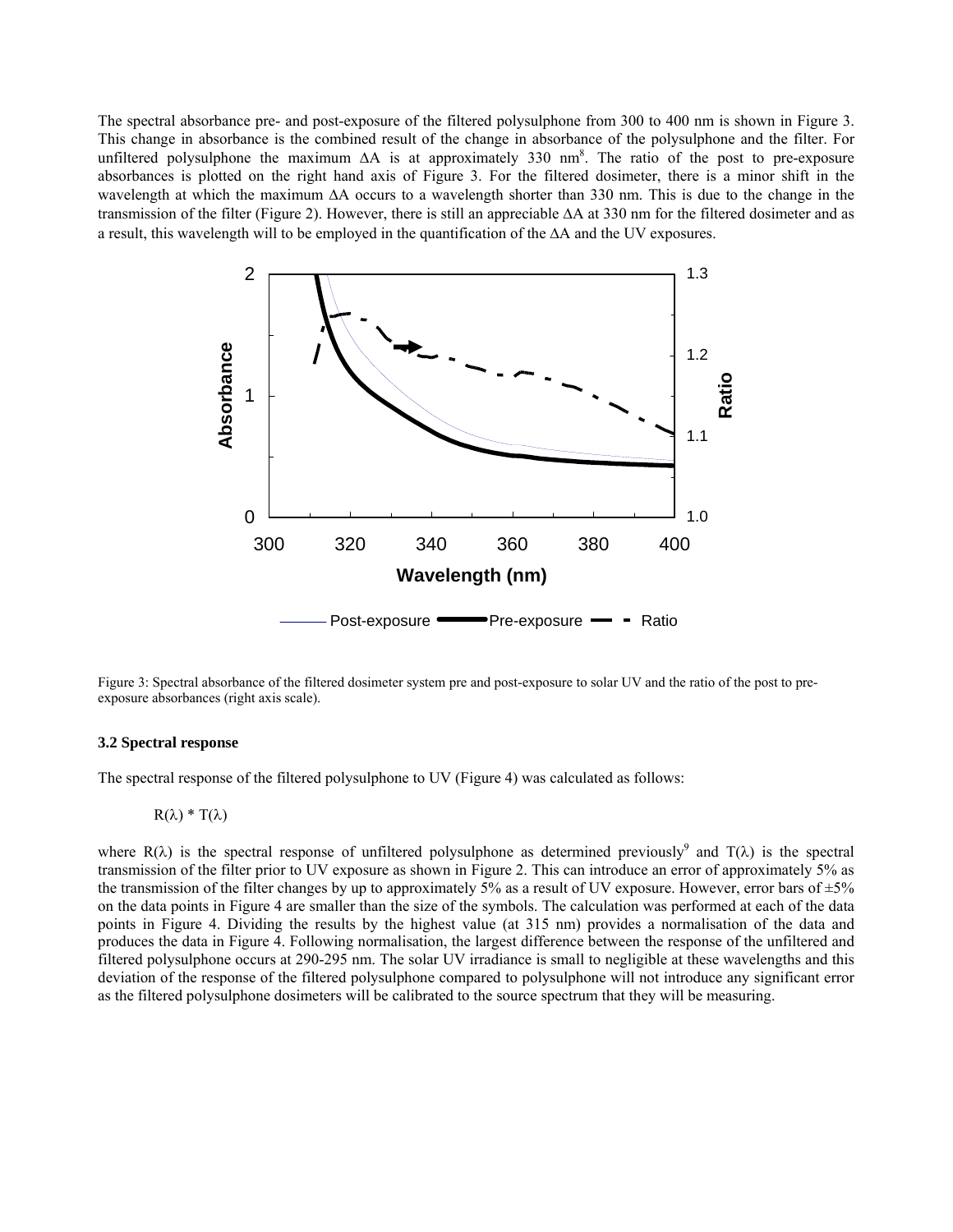

Figure 4: Spectral response of unfiltered polysulphone<sup>9</sup> and the normalized spectral response multiplied by the transmission of the filter.

#### **3.3 Calibration**

The calibration of the unfiltered and filtered polysulphone dosimeters at a Southern Hemisphere sub-tropical site during summer 2003 are shown in Figure 5. Both the filtered and unfiltered dosimeter calibrations were started on the same day (14 Jan 2003). The unfiltered dosimeters underwent a change in absorbance (ΔA) at 330 nm of approximately 0.6 as a result of one day of solar UV exposure in summer. This corresponded to approximately 24 MED (minimum erythemal dose) of erythemal UV exposure. An MED is defined as the amount of erythemal UV required to produce barely perceptible erythema in people with skin type I after an interval of 8 to 24 h following UV exposure<sup>27</sup>. Calibration of the broad band meter used for the calibration of the filtered dosimeters against a calibrated spectroradiometer provided a conversion factor in this case of 218  $J m<sup>-2</sup>$  as equivalent to 1 MED. In comparison the filtered UV allowed the measurement of UV exposure over a period of 4 days, corresponding to an erythemal UV exposure of 106 MED. The resulting ΔA at 330 nm is approximately 0.35.

The calibration equation of the filtered dosimeters at the sub-tropical Southern Hemisphere site in summer is:

$$
UV_{\text{ery}} = 3305.7(\Delta A)^3 - 861.35(\Delta A)^2 + 214.06(\Delta A)
$$
 MED

with an R squared value of 0.998. A different calibration curve was found for the filtered dosimeters in winter ([Figure 6\)](#page-6-0) with the expression:

$$
UV_{\text{ery}} = 4x10^{7} (\Delta A)^{3} - 0.0002 (\Delta A)^{2} + 0.0125 (\Delta A)
$$
 MED

with an R squared value of 0.996. The difference in the calibration curve is due to the change in the relative shape of the solar spectrum in winter compared to summer.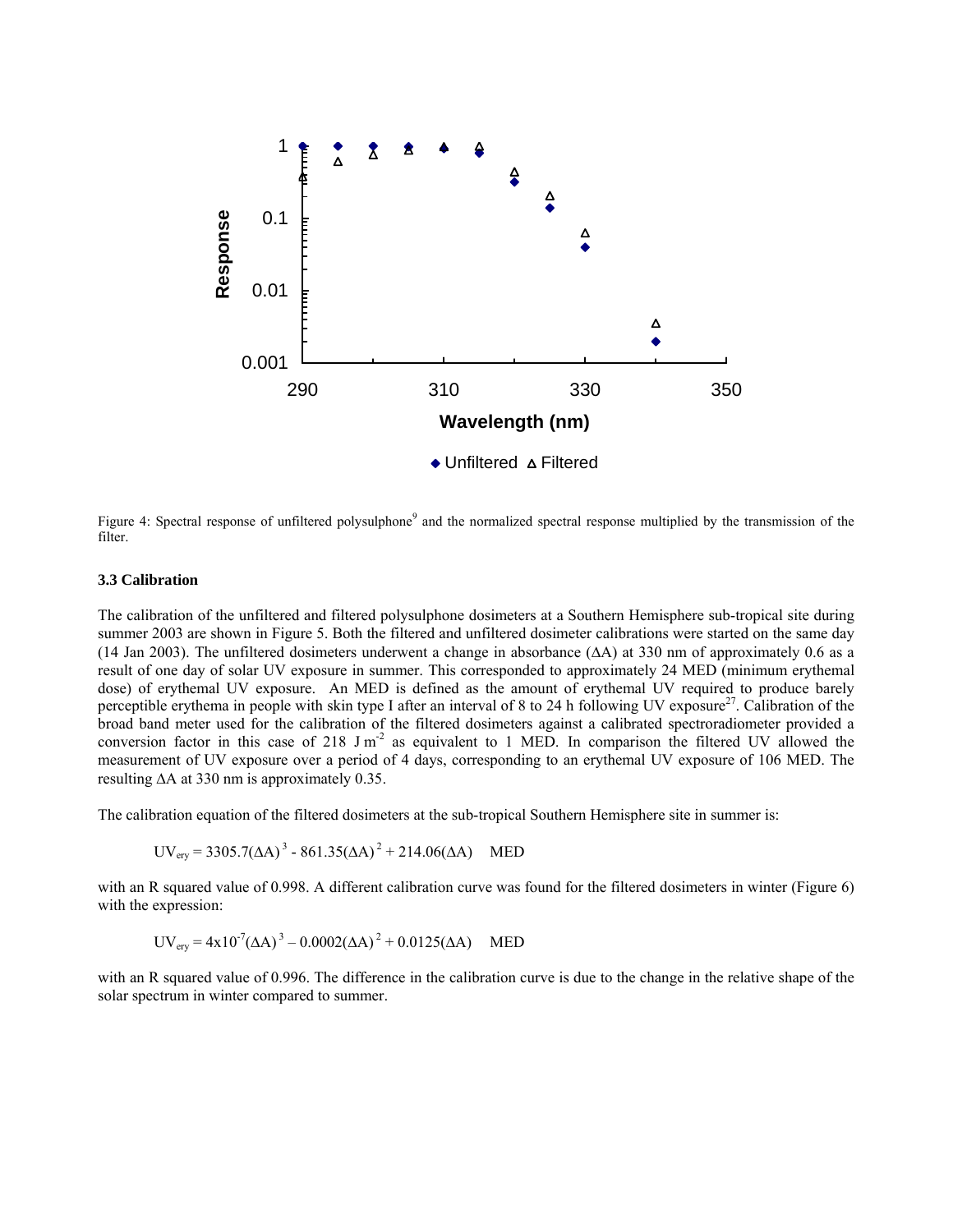

Figure 5: Comparison of the calibration of the unfiltered polysulphone (x) (left axis scale) and the filtered polysulphone (♦) (right axis scale) at a sub-tropical Southern Hemisphere site in summer.



<span id="page-6-0"></span>Figure 6: Calibration of the filtered polysulphone to winter solar UV at a sub-tropical Southern Hemisphere site.

### **3.4 Reproducibility**

The result of exposing the nine dosimeters to the same exposure of solar UV produced a mean ΔA of 0.172 with a standard deviation of 0.010. This is of the order of ±6% and is higher than that found previously for unfiltered polysulphone  $(\pm 1.4\%)$ <sup>26</sup>. The extra variation is expected to have been introduced by any possible radiation transmission variability within the filter. For unfiltered polysulphone, previous research has found a coefficient of variation of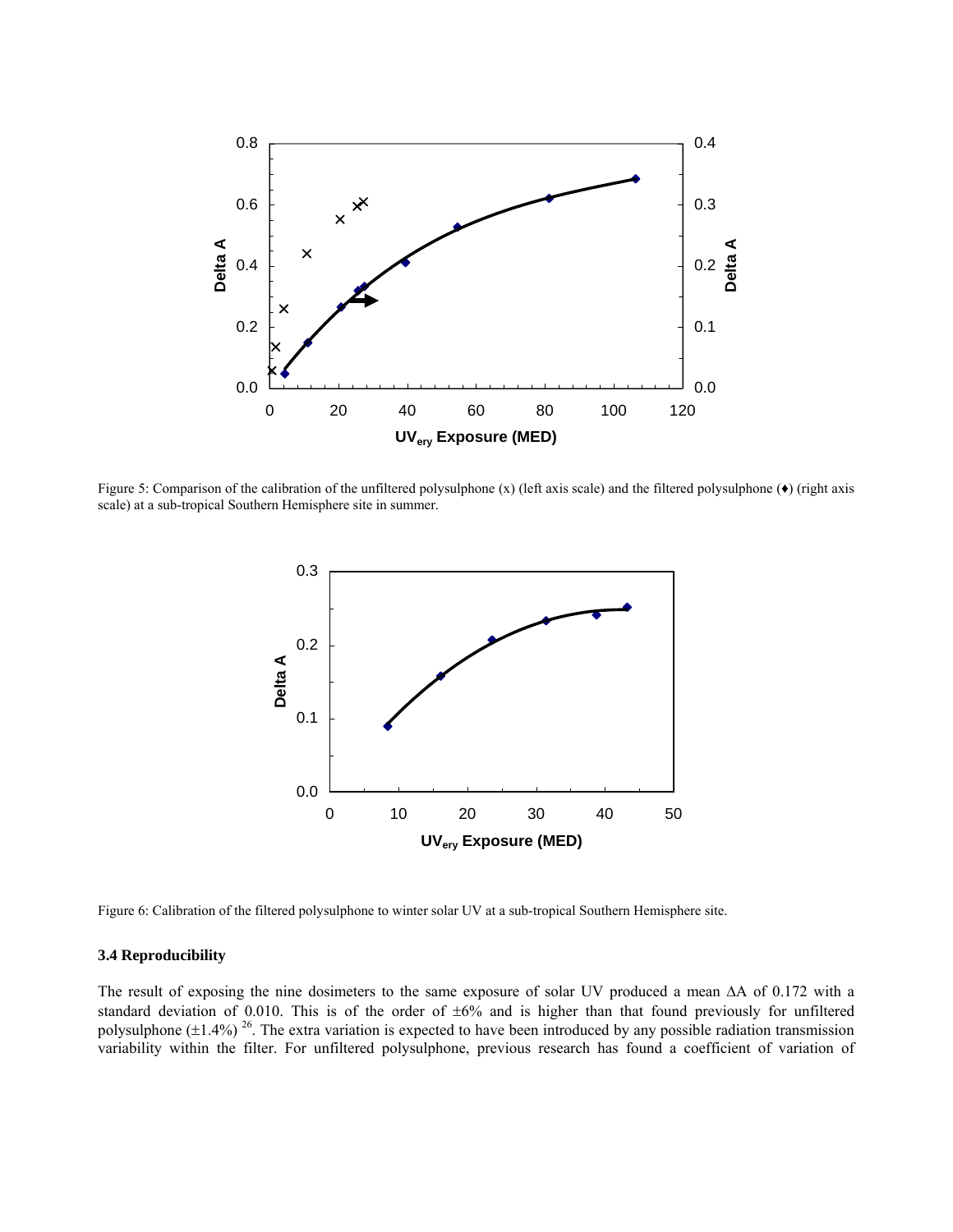approximately  $\pm 10\%$  for a  $\Delta A$  up to 0.3<sup>26</sup>. Based on this, the error associated with the use of the filtered polysulphone dosimeters to measure solar UV exposures as described in this paper is expected to be of the order of  $\pm 15\%$ .

#### **3.5 Solar UV exposures**

The solar UV exposures to the different facial sites over three winter days measured using the filtered dosimeters are shown in Table 1 and the error is represented as  $\pm 15%$ . Generally, for small solar zenith angles (SZA) in an open environment, the bridge of the nose is expected to receive higher exposures than a more vertical surface such as the  $\sinh^{19}$  due to the angle of the nose with respect to the sun. In this case, the opposite is found and it is expected that it is due to the larger SZA at the time of this research and also the close proximity of the surrounding buildings increasing the relative amount of diffuse UV due to scattering from the walls of the buildings.

Table 1: Cumulative erythemal UV exposures over three winter days to different facial sites measured using the filtered dosimeters.

| <b>Site</b> | $UV_{\text{erv}} (MED)$ |
|-------------|-------------------------|
| Vertex      | $16 \pm 2$              |
| Forehead    | $12 \pm 2$              |
| <b>Nose</b> | $8.0 \pm 1.2$           |
| Chin        | $9.7 \pm 1.2$           |

## **4. DISCUSSION**

The dynamic range of polysulphone has been extended by the use of a simple to use and readily available filter. Previous to this work, the usefulness of polysulphone film at tropical and sub-tropical latitudes was limited to single day exposure measurement only, requiring high fabrication costs and personnel requirements. This filtered polysulphone dosimeter system has extended the possibilities for the use of polysulphone in the quantification of the erythemal UV exposures to humans during normal daily activities. The use of the filter for polysulphone extends the capability for the use in the measurement of the UV exposures to different anatomical sites during normal daily activities. The developed filtered polysulphone dosimeter system will facilitate the measurement of erythemal UV exposures over a number of days. Results gained from this work indicate that longer term measurement programs, using the filtered polysulphone dosimeter system will aid in the insight into human exposures over a series of days, rather than individual days.

## **ACKNOWLEDGMENTS**

The first author (AP) thanks the Ian Potter Foundation for a travel grant that funded part of the travel costs to attend this conference. The authors would also like to acknowledge the technical staff in Physics and the Sciences workshop, USQ for their technical assistance in this project.

## **REFERENCES**

- 1. Longstreth, J.D., de Gruijl, F.R., Kripke, M.L., Takizawa, Y. & van der Leun, J.C. 1995, "Effects of increased solar ultraviolet radiation on human health," *Ambio*, vol.24, no.3, pp.153-165.
- 2. WHO (World Health Organization), 1994, "Environmental Health Criteria 160: Ultraviolet Radiation," Geneva.
- 3. Knuschke, P. & Barth, J. 1996, "Biologically weighted personal UV dosimetry," *J. Photochem. Photobiol. B: Biol.* vol.36, pp.77-83.
- 4. Webb, A.R. 1995, "Measuring UV radiation: a discussion of dosimeter properties, uses and limitations," *J. Photochem. Photobiol. B: Biol.* vol.31, pp.9-13.
- 5. Driscoll, C.M.H. 1997, "Dosimetry methods for UV radiation," *Rad. Prot. Dos*. vol.72(3-4), pp.217-222.
- 6. Munakata, N., Bolsee, D., Gillotay, D., Kazadzis, S., Bais, A., Kazuo, M., Boeira, L. & Schuch, N. 2001, "Comparisons of spore dosimetry and spectral photometry for measurement of biologically effective doses of solar UV radiation," *Proceedings of SPIE Ultraviolet Ground-and Space-based Measurements, Models and Effects*, eds J. R. Slusser, J. R. Herman & W. Gao, vol. 4482, pp.341-349.